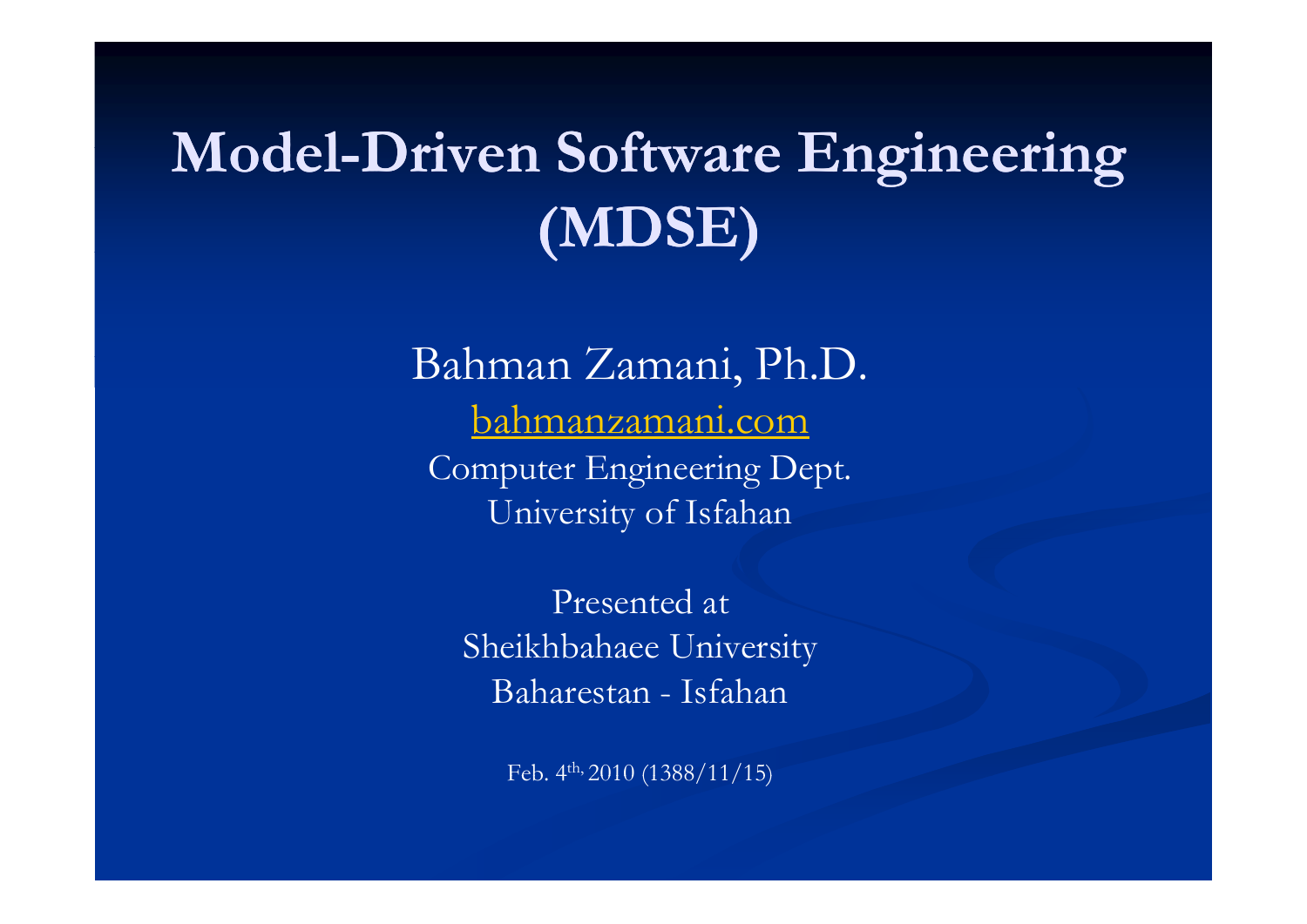# **Model**

■ What is a model?  $\blacksquare$  A model is a representation of a system **Engineering model?**  $\blacksquare$  A representation of a system that hides some of the properties and highlights the ones that are of interest for the user [Sel 06].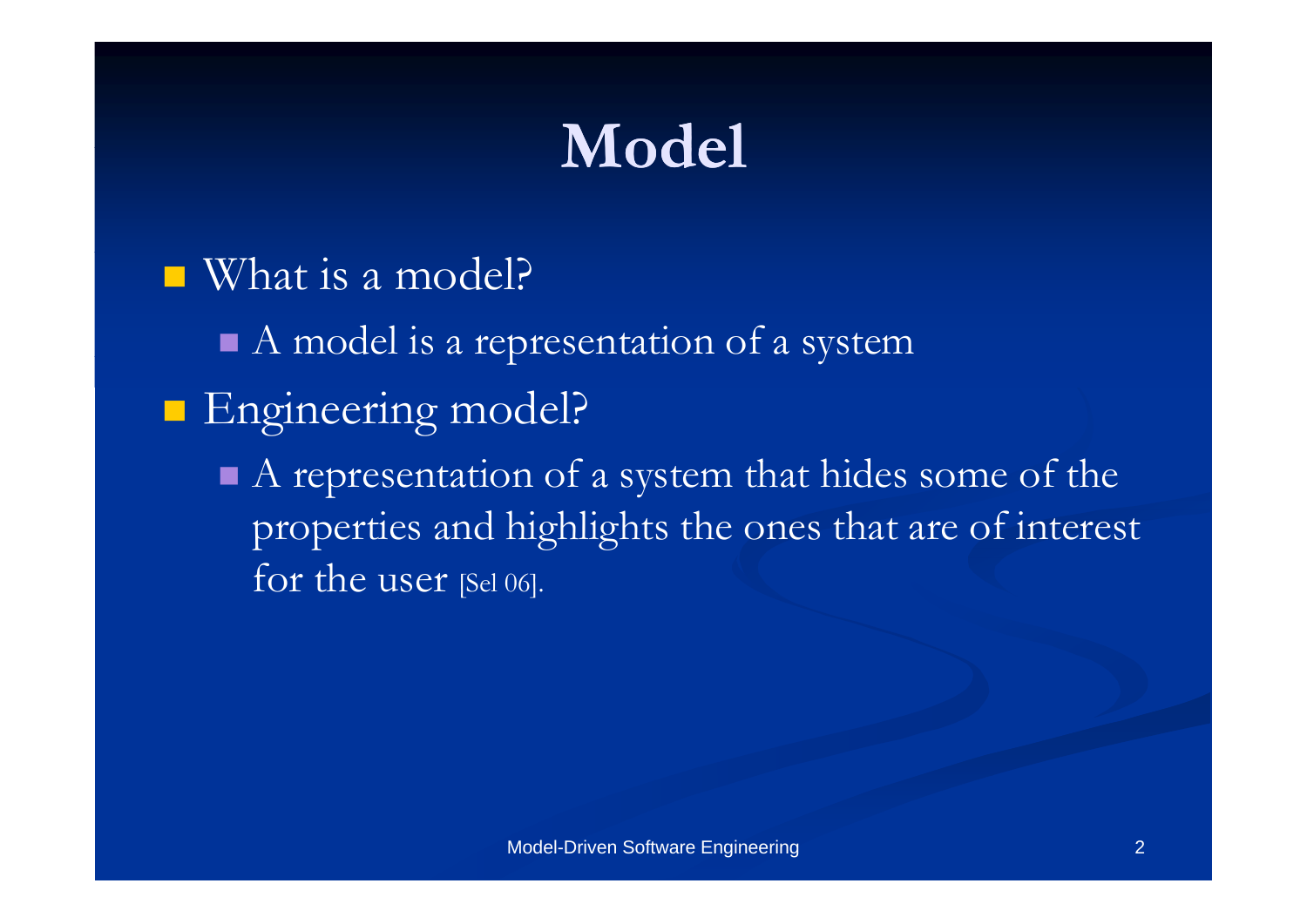## **Model Forms**

 $\Box$  Mathematical, eg Linear Programming  $\blacksquare$  Physical, eg for aircraft or bridge T Diagrammatic, eg Use case modeling



http://www.cise.ufl.edu/~davis/Morgan/Image13.gif



http://www.javaworld.com/javaworld/jw-<br>07-2004/images/jw-0719-jsf1.gif



http://yourmilitaryaircraft.co  $m/pics/c130-20.jpg$ 



http://texnrails.com/images/track/tm<br>s/1200701.jpg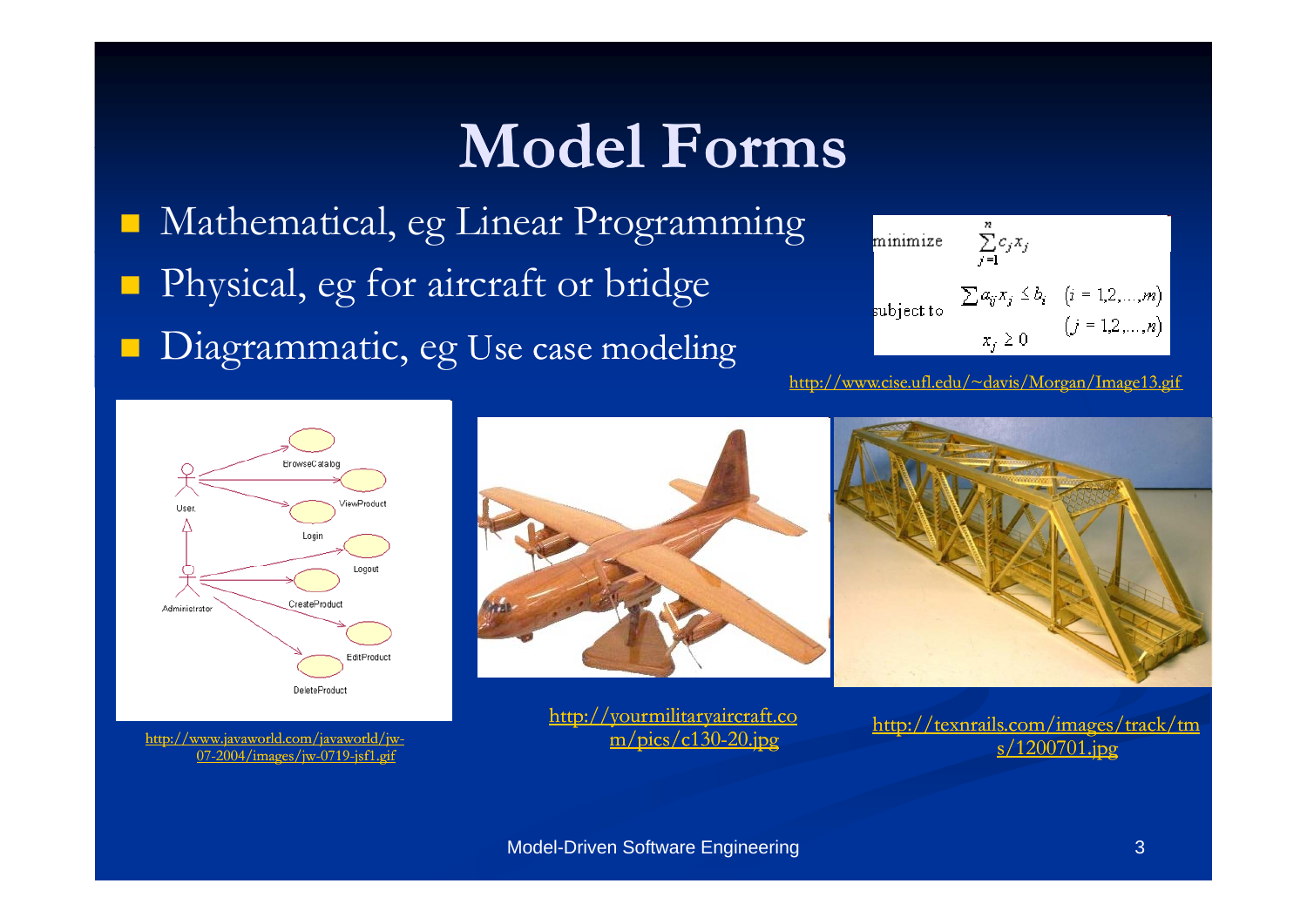# **Why Model?**

- In most of the engineering disciplines, it is de rigueur to use models when designing a complex system [Sel 03].
- Since today's software systems are becoming more and more complex, benefiting from using models is inevitable [Sel 03].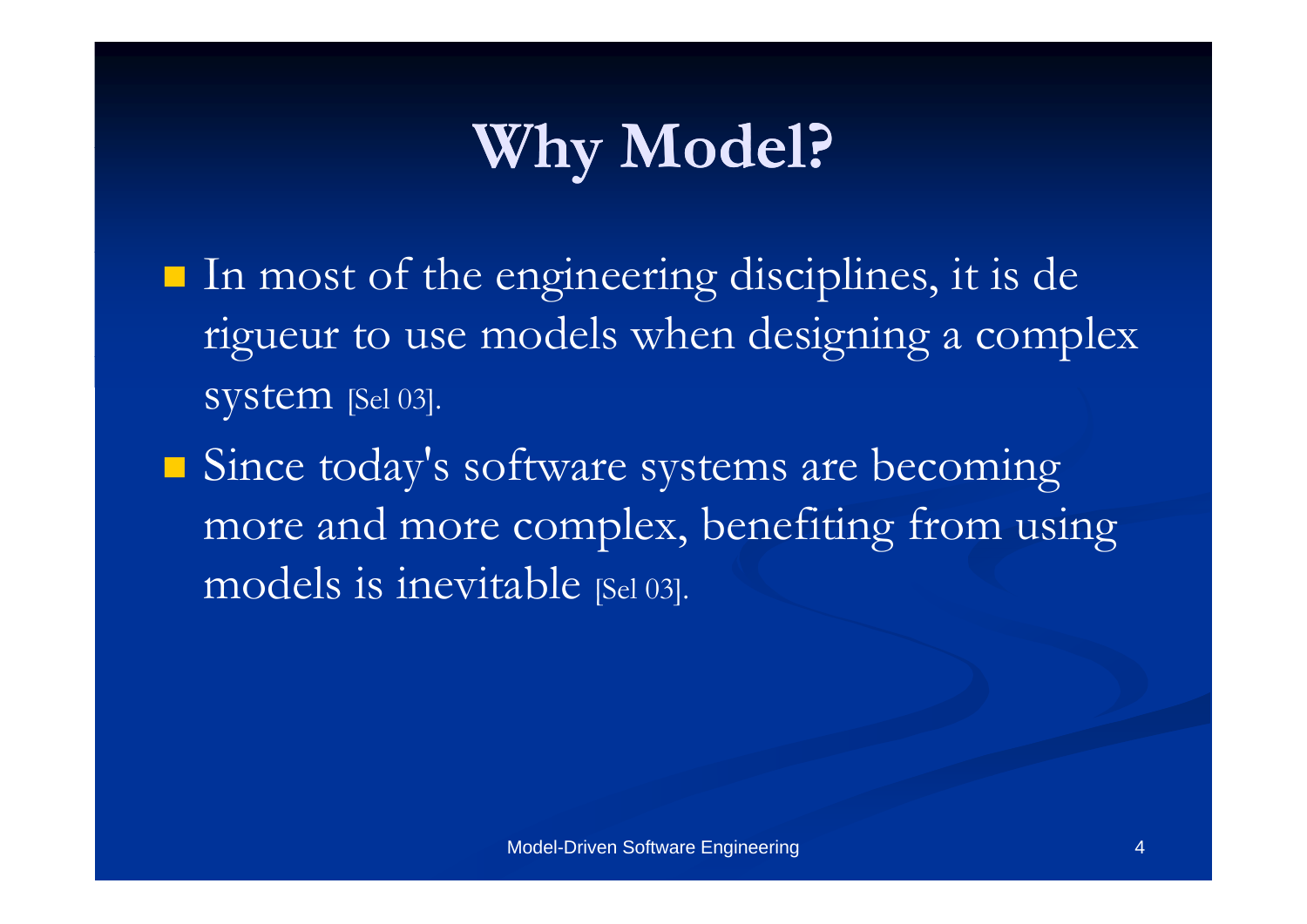# Model-Driven Approach of **Software Development**

- **Despite the processes that are code-centric, in** these approaches, models are the main artifacts which drive the development **I** Model-Driven
- $\blacksquare$  The ultimate goal is to automatically generate programs from the corresponding models [Sel 03].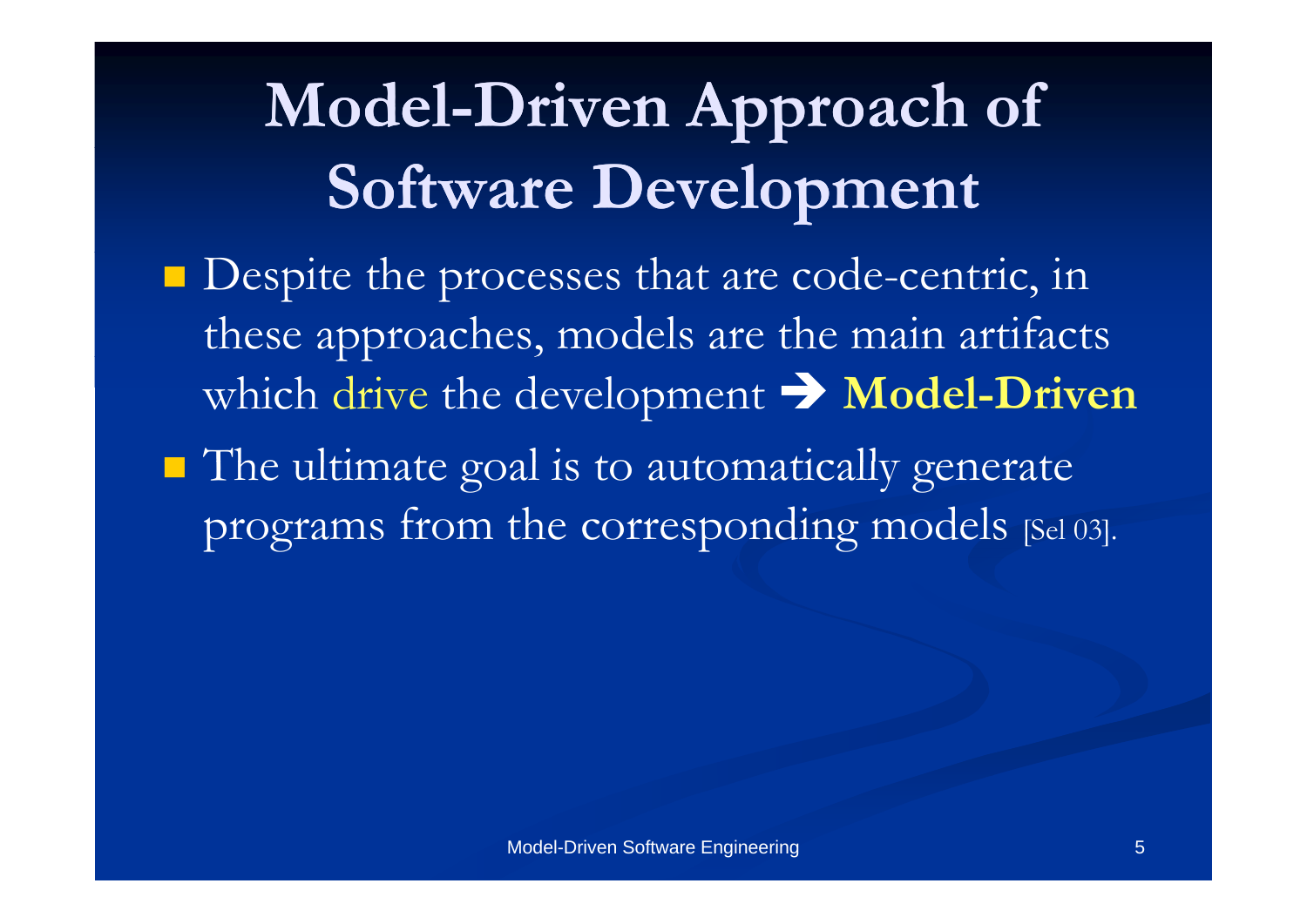# **Model-Driven Approaches NDA: Model-Driven Architecture NDD:** Model-Driven Development **MDE:** Model-Driven Engineering MDSD: Model-Driven Software Development **NDSE: Model-Driven Software Engineering**



Don't worry, just go Model-Driven!

http://www.t-one.net/~om/NCTblog/ist2\_2771207\_dizzy.jpg

Model-Driven Software Engineering 6 and 6 and 6 and 6 and 6 and 6 and 6 and 6 and 6 and 6 and 6 and 6 and 6 and 6 and 6 and 6 and 6 and 6 and 6 and 6 and 6 and 6 and 6 and 6 and 6 and 6 and 6 and 6 and 6 and 6 and 6 and 6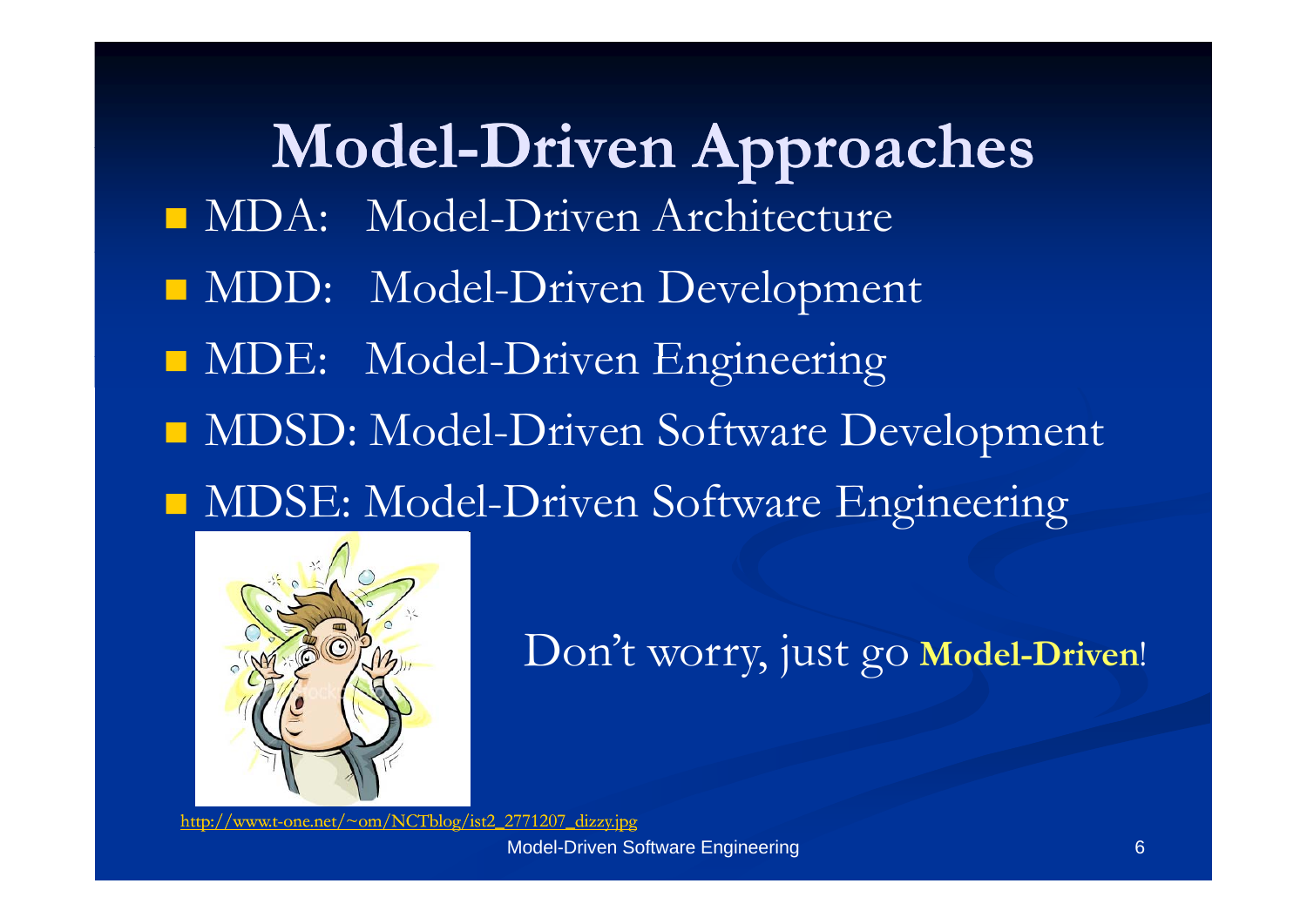## **A metaphor for MDE**



http://www.theenterprisearchitect.eu/archive/2009/08/05/a-metaphor-for-model-driven-engineering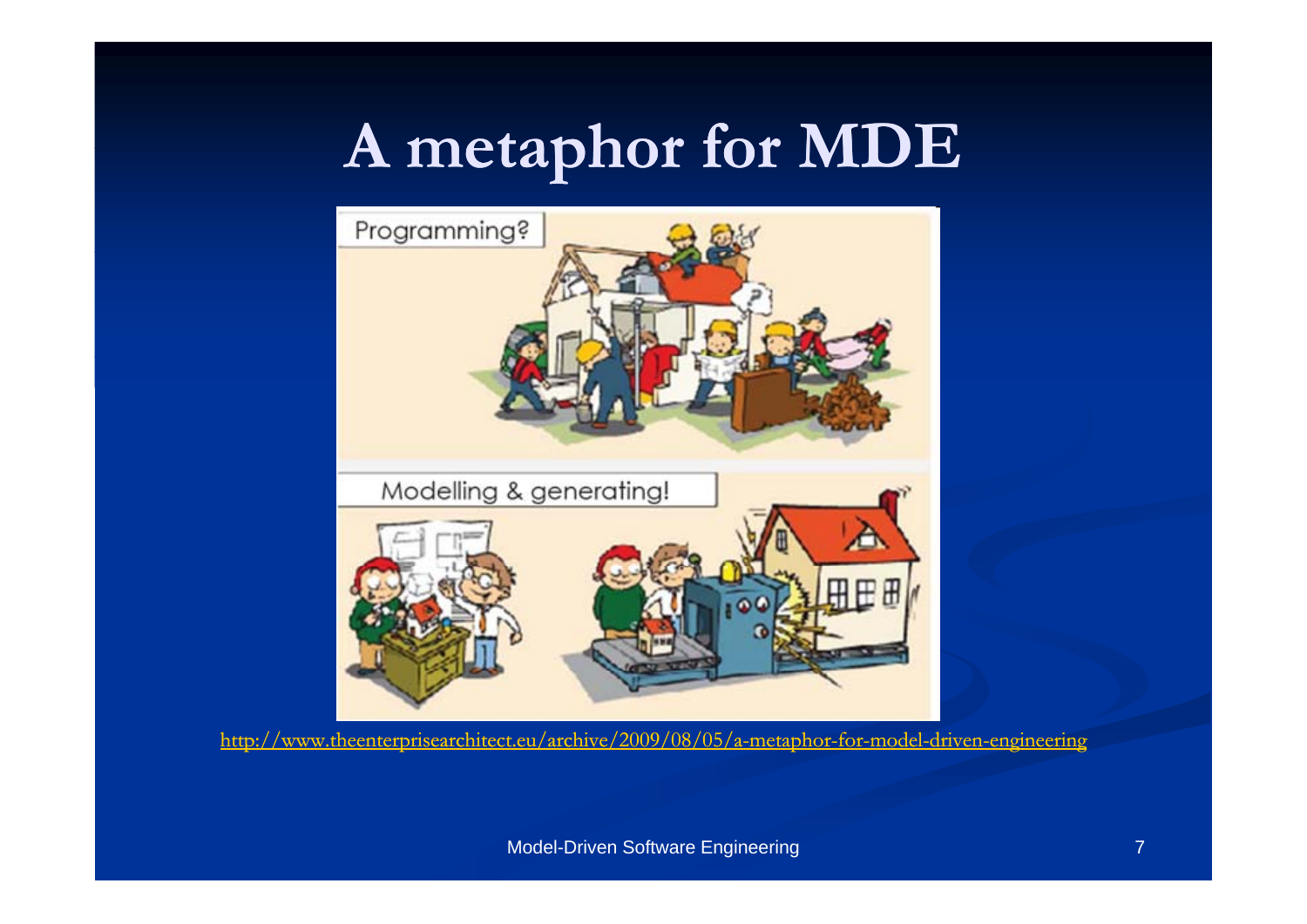### **An MDE Roadmap**

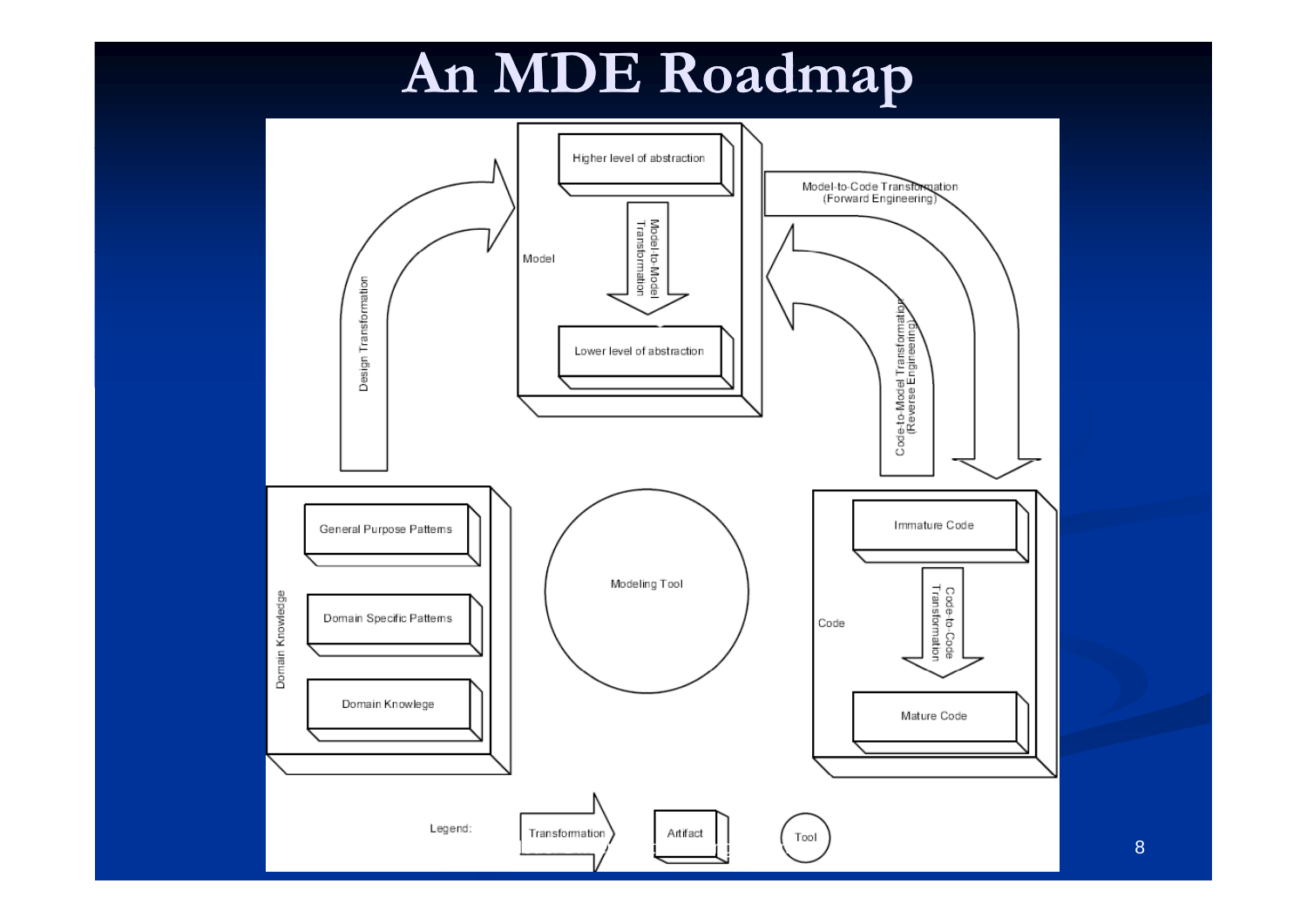# **The Unified Modeling Language (UML)**

- **I** UML is a graphical language for
	- **specifying**
	- **n** visualizing
	- **Constructing**
	- **documenting**
	- the software artifacts.



http://www.uml.org/

- $\blacksquare$  In the graphical modeling of OO software systems, Unified Modeling Language (UML) is the dominant approach.
- $\blacksquare$ UML 1.1 adopted by OMG in November 1997
- П Current release is UML 2.3 (released 9/9/09).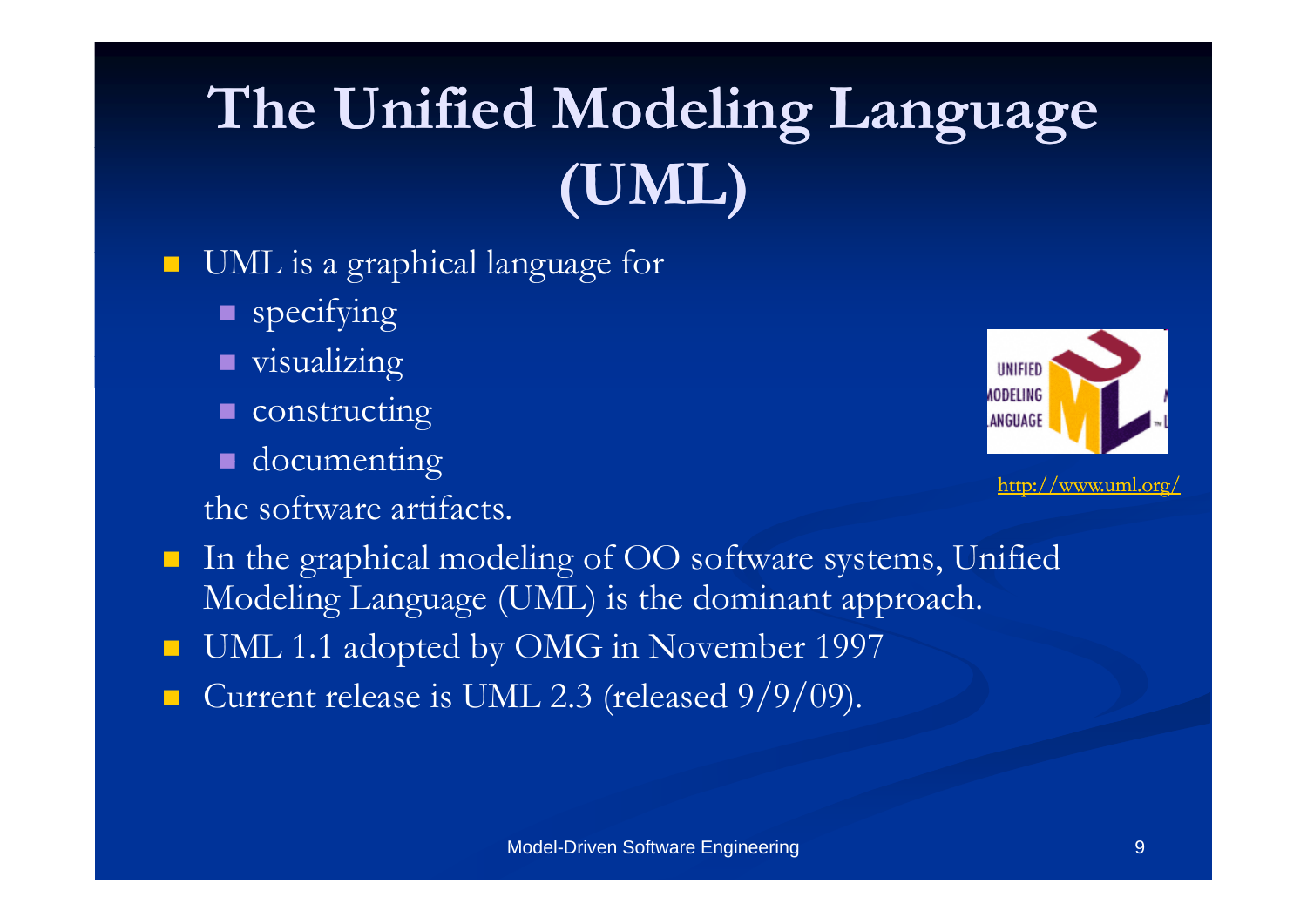### **UML 2.0 Diagrams**

[http://www.agilemodeling.com/essays/umlDiagrams.htm ]

- 1.Activity Diagram: Depicts high-level business processes
- 2.Class Diagram: Shows a collection of static model elements such as classes
- 3.Communication Diagram: Shows instances of classes, their interrelationships
- 4.Component Diagram: Depicts the components that compose an application
- 5. Composite Structure Diagram: Depicts the internal structure of a classifier
- 6.Deployment Diagram: Shows the execution architecture of systems
- 7.Interaction Overview Diagram: Overviews the control flow within a system
- 8.Object Diagram: Depicts objects and their relationships at a point in time
- 9. Package Diagram: Shows how model elements are organized into packages
- 10. Sequence Diagram: Models the sequential logic
- 11. State Machine Diagram: Describes the states an object or interaction may be in
- 12. Timing Diagram: Depicts the change in state or condition of a classifier instance
- 13. Use Case Diagram: Shows use cases, actors, and their interrelationships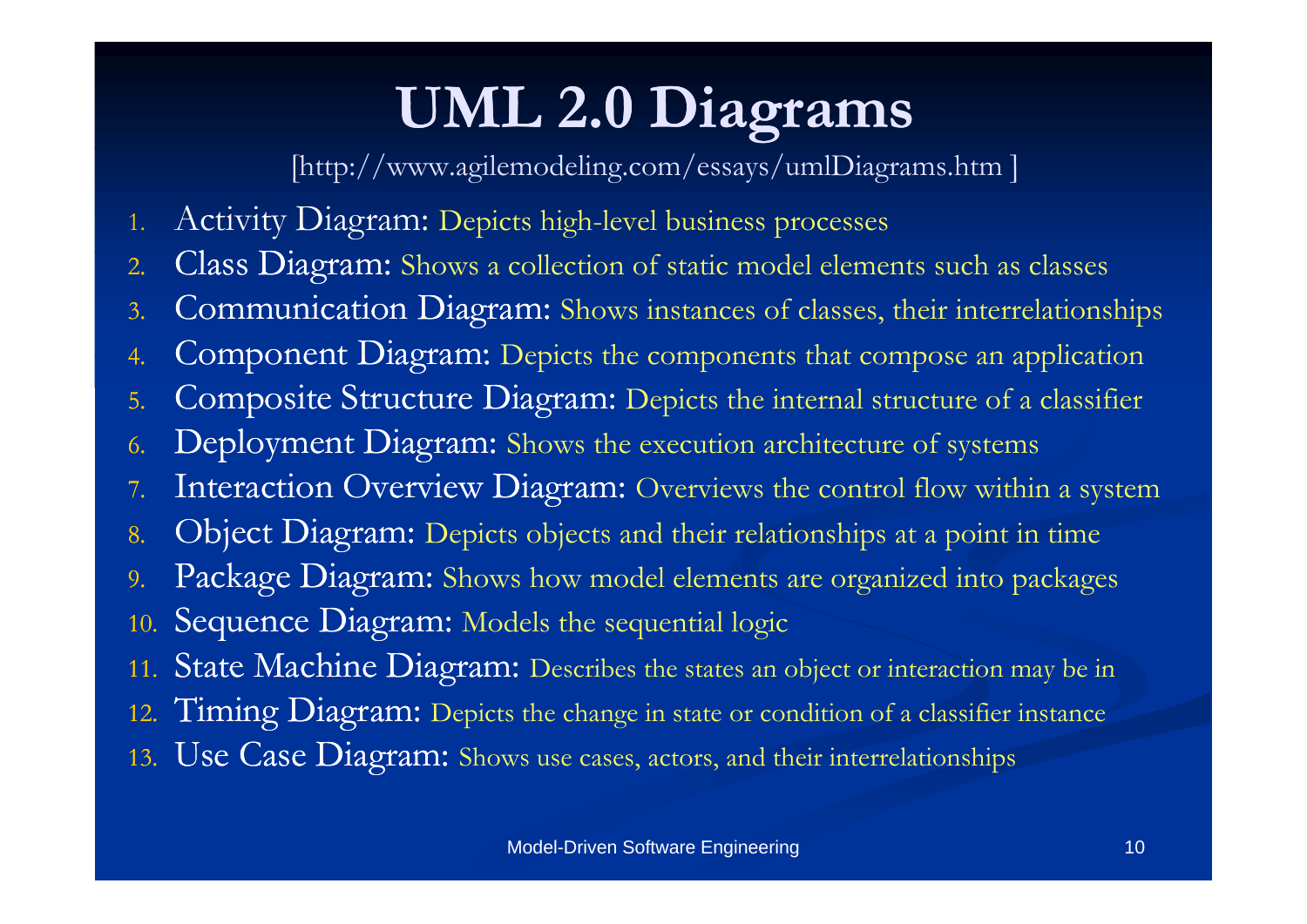### **Does Model Model-Driven work? Driven**

**Working paradigms:**  $\blacksquare$  MDA  $\blacksquare$  xUML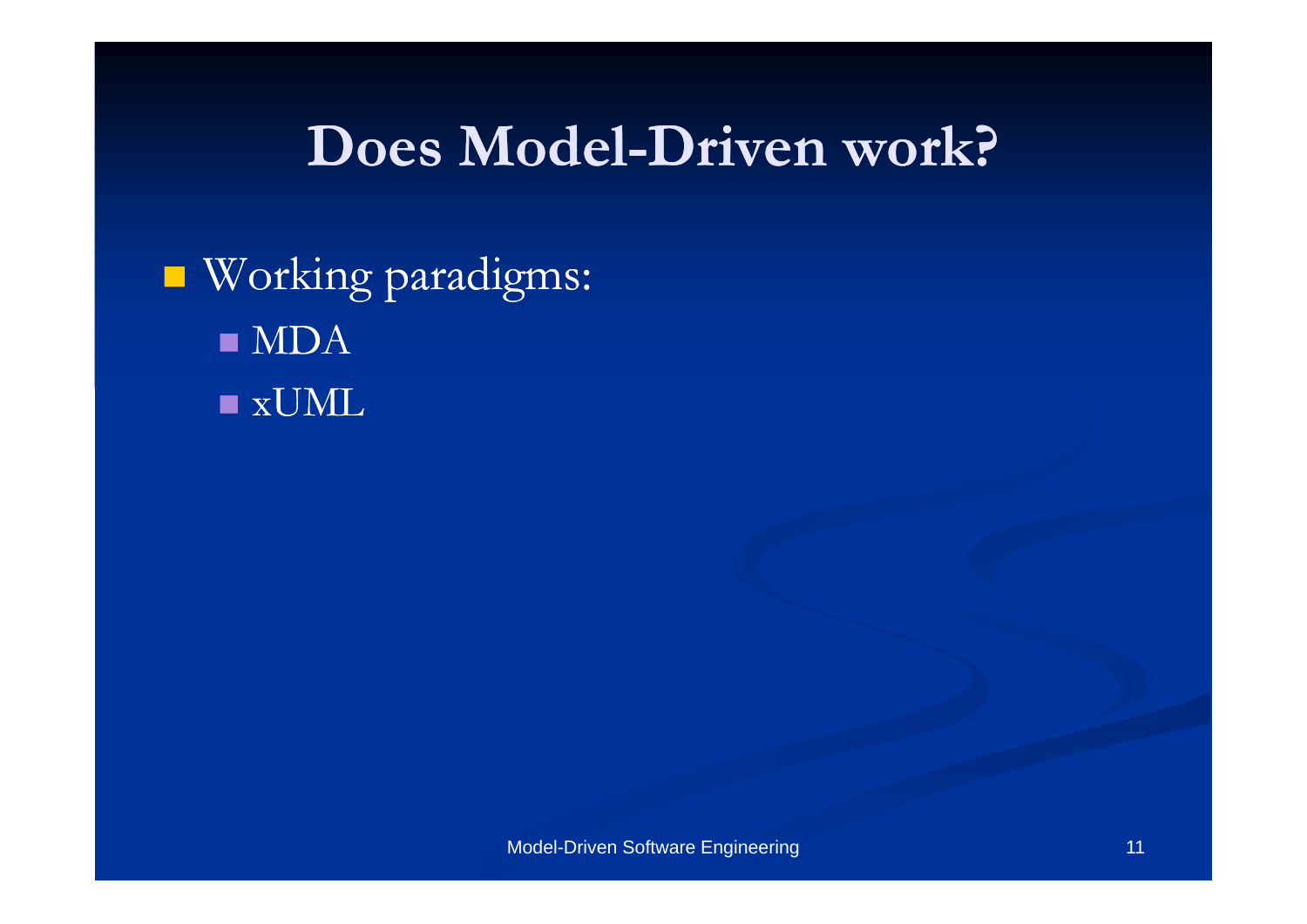### **Model-Driven Architecture (MDA)**

#### **Separates**

■ the specification of functionality (business and application logic)

#### from

- the specification of the implementation (underlying platform technology)
- $\blacksquare$  There are two types of models
	- **Platform-Independent Model (PIM)**
	- Platform-Specific Model (PSM) Specific http://www.omg.org/mda/
- $\blacksquare$  Design once, build it on any platform  $(NET, J2EE, CORBA,...)$

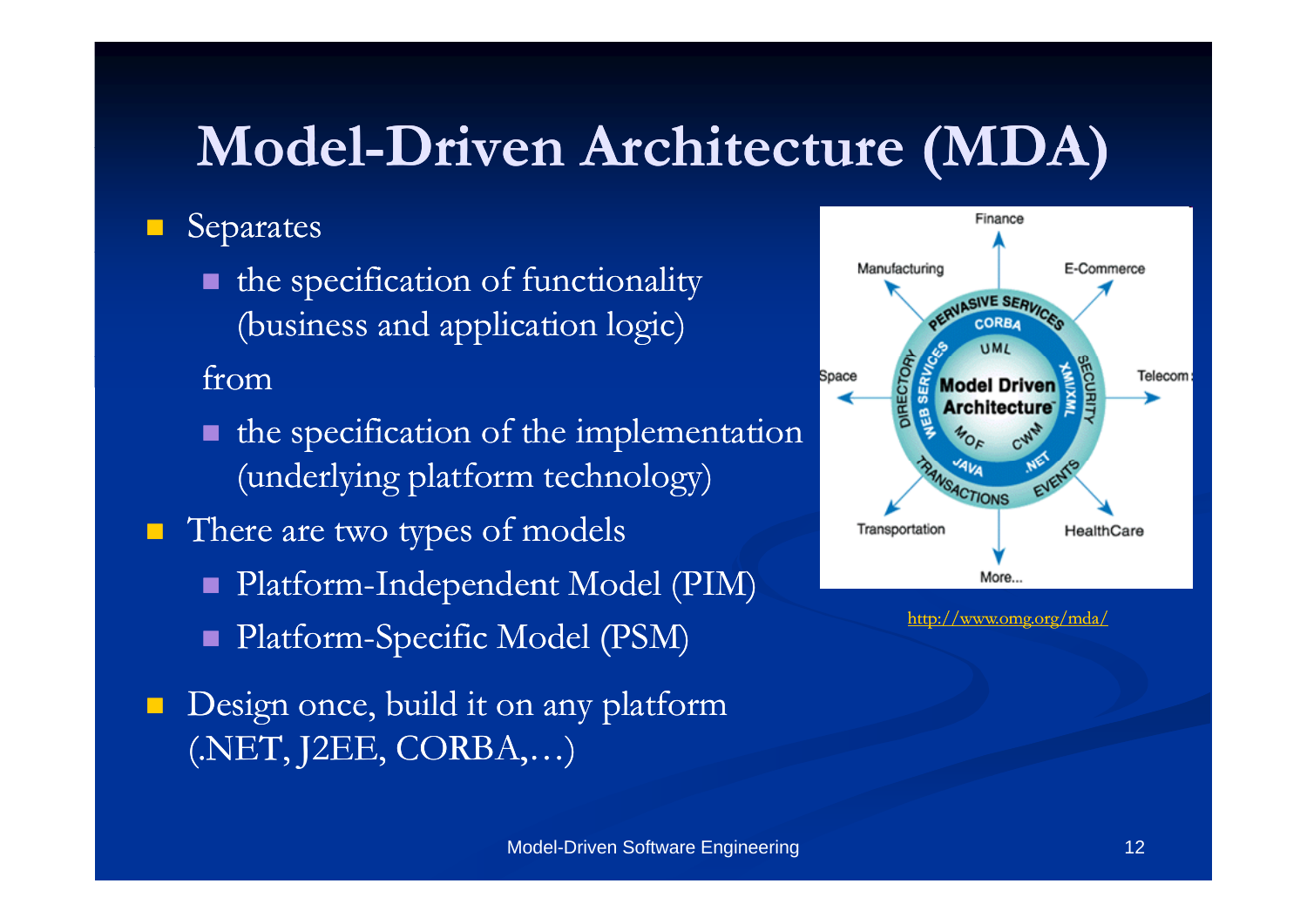### **MDA: Platform Platform-Independent Model ( Independent (PIM)**

- An abstract "formal" specification of the structure and function of a system, leaving out the technical details
	- $\blacksquare$  Expressed using UML
- Each PIM captures an aspect (or viewpoint) of the system
	- Viewpoints are called **domains**
	- Domains are combined to produce the system we want to construct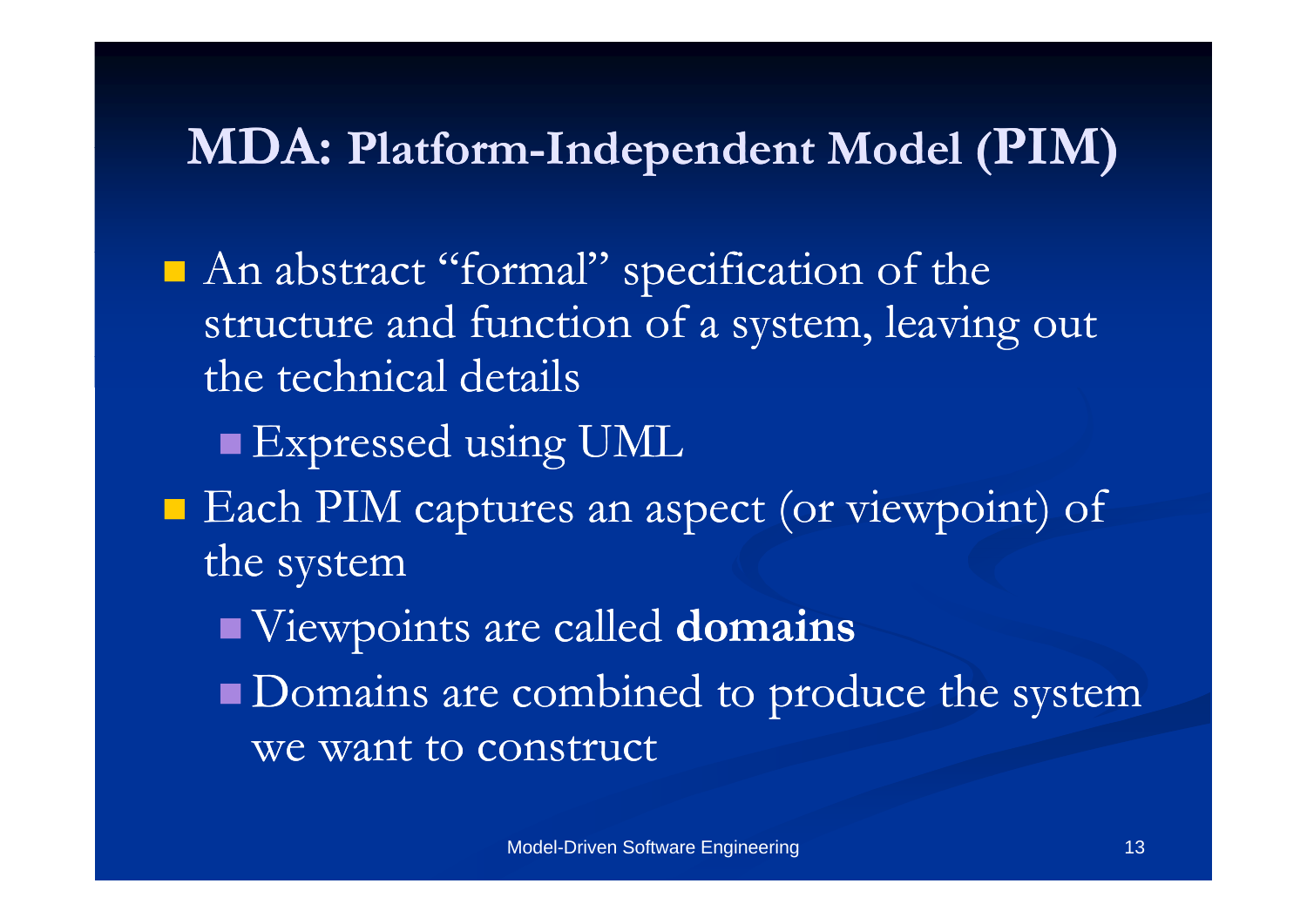#### **MDA: Platform Platform-Specific Model (PSM) Specific**

**The PSM comprises all the functionality** expressed in the PIM with the added design concerns

**PSM** is expressed using UML extended by adding platform specific details  $\blacksquare$  Using UML extension mechanisms (UML Profiles)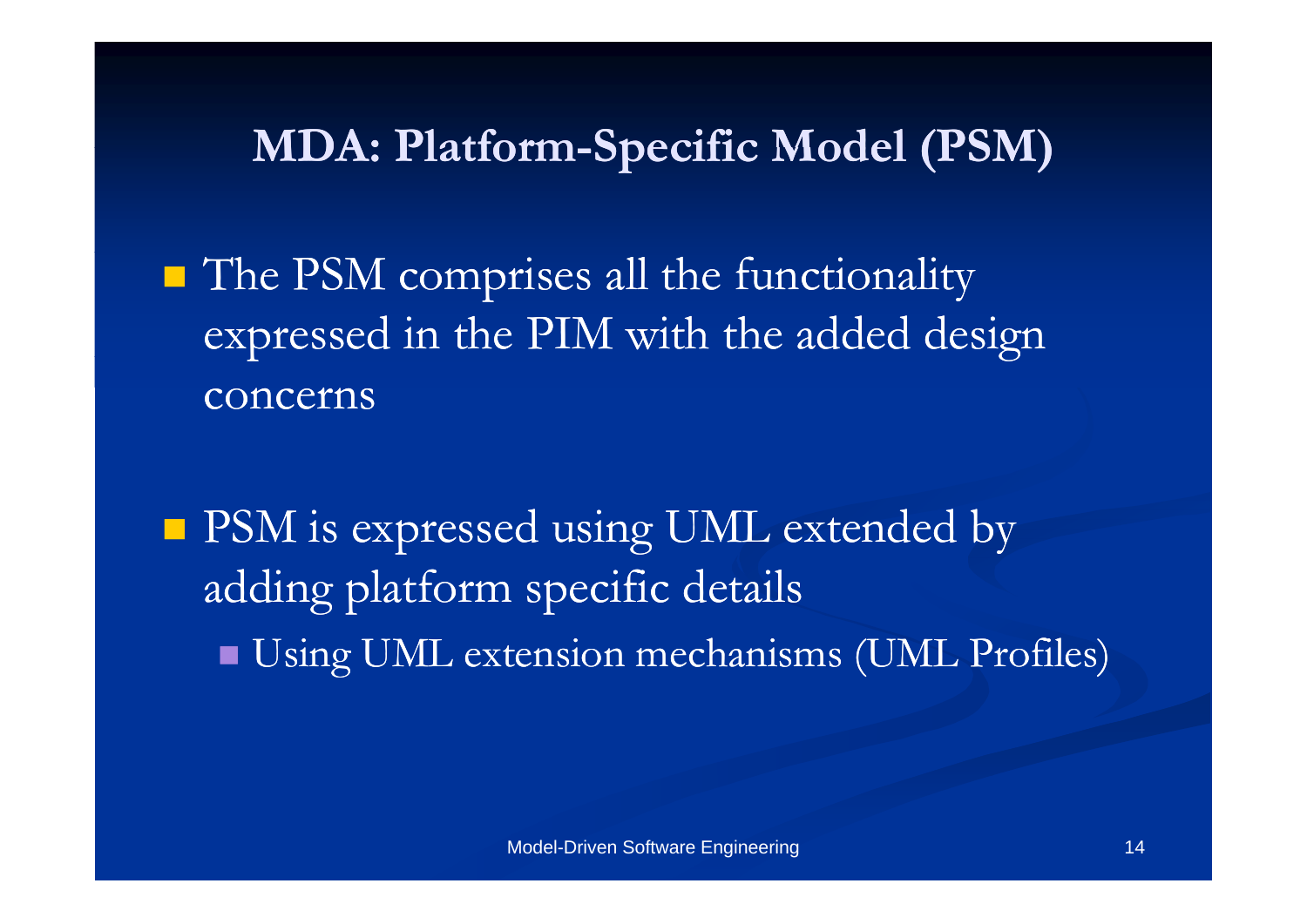### **MDA: Mapping from PIM to PSM**

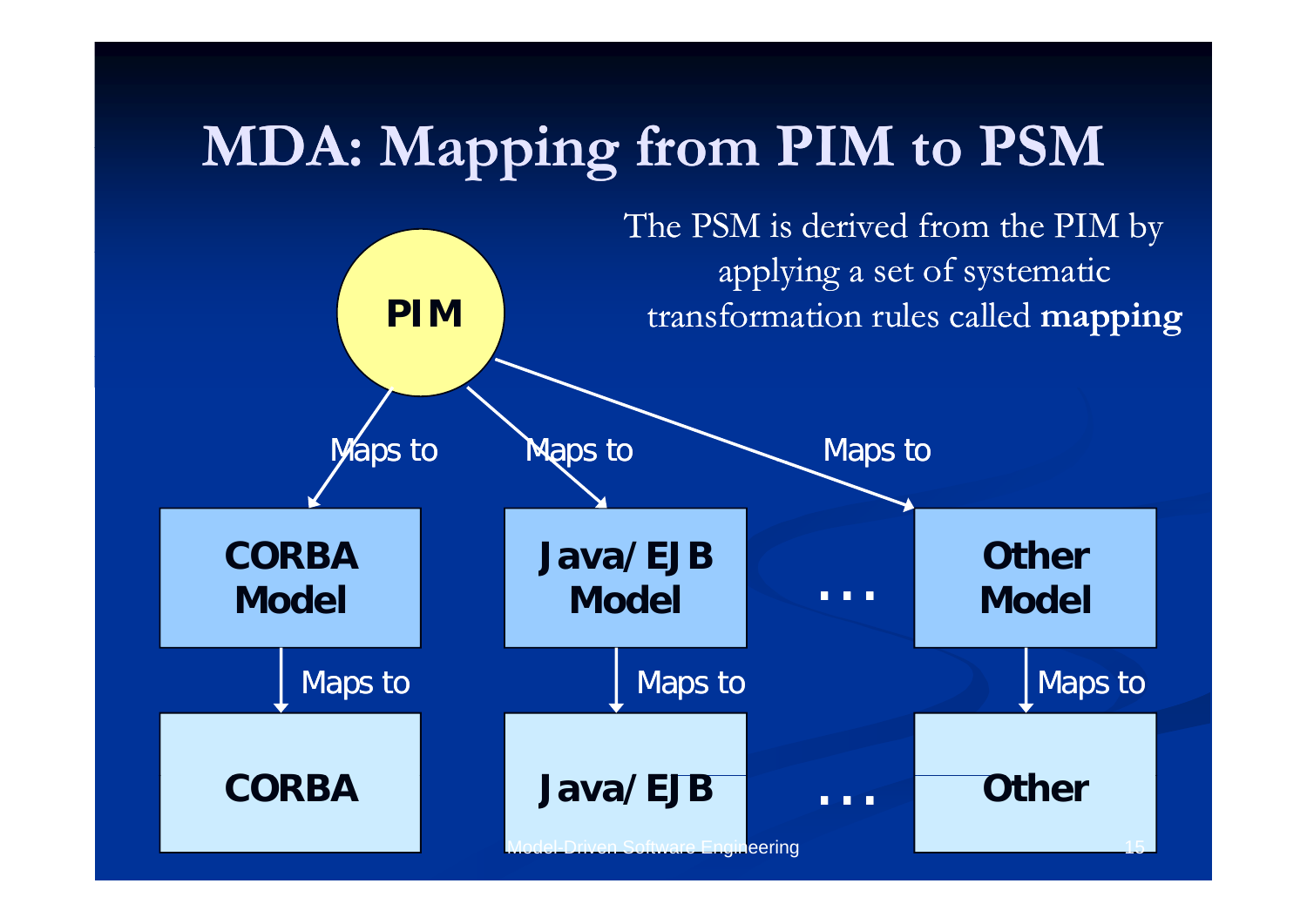### **Executable UML (xUML )**

 An executable version of UML Automated methodology utilizing a highly specialized subset of the UML notation

UMLF  $\Box$  xUML $\rightarrow$ Semantically weak elements Action Semantic

 UML Class Diagrams, State Charts, Action Language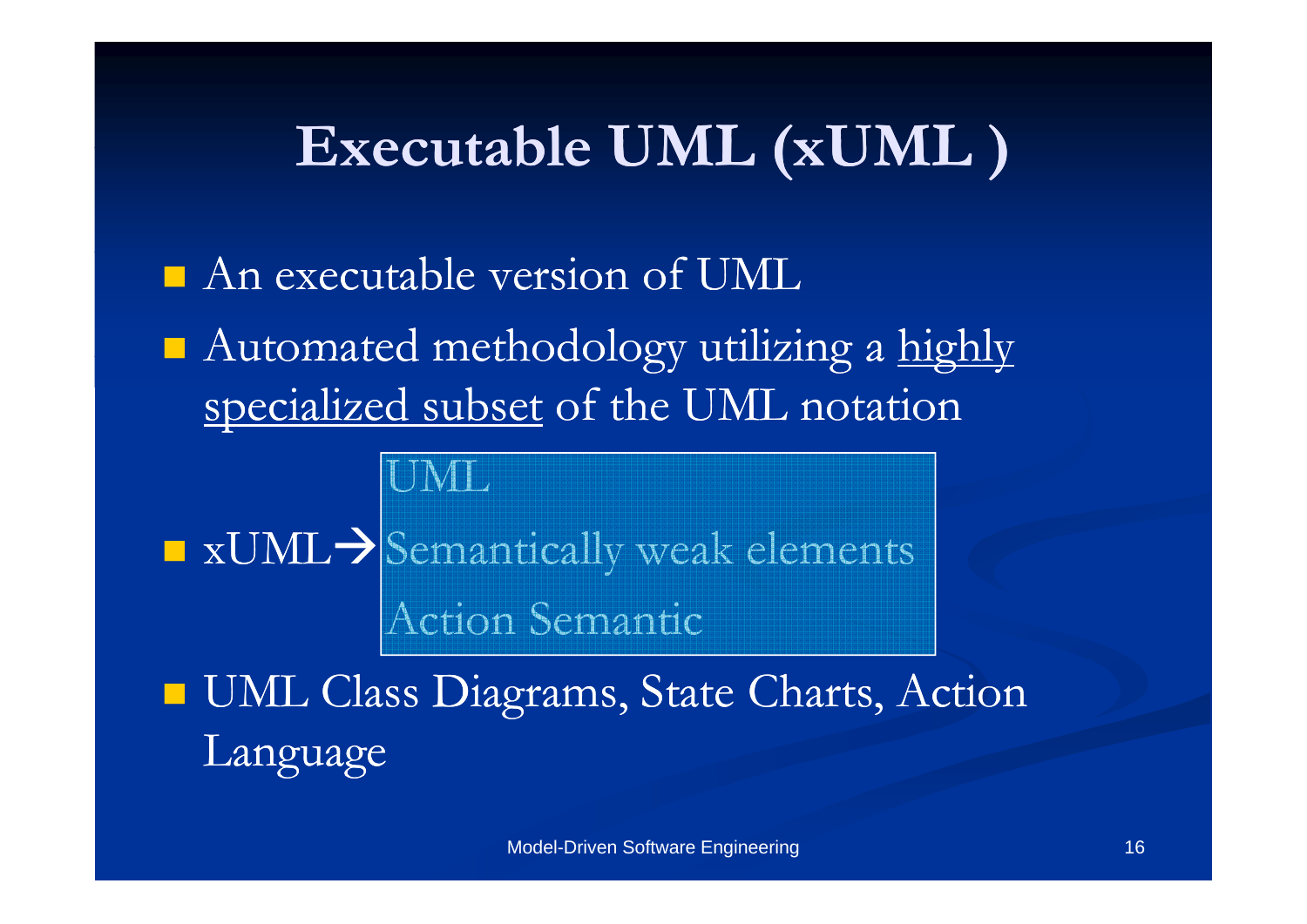### **xUML tool: BridgePoint Development Suite**



www.projtech.com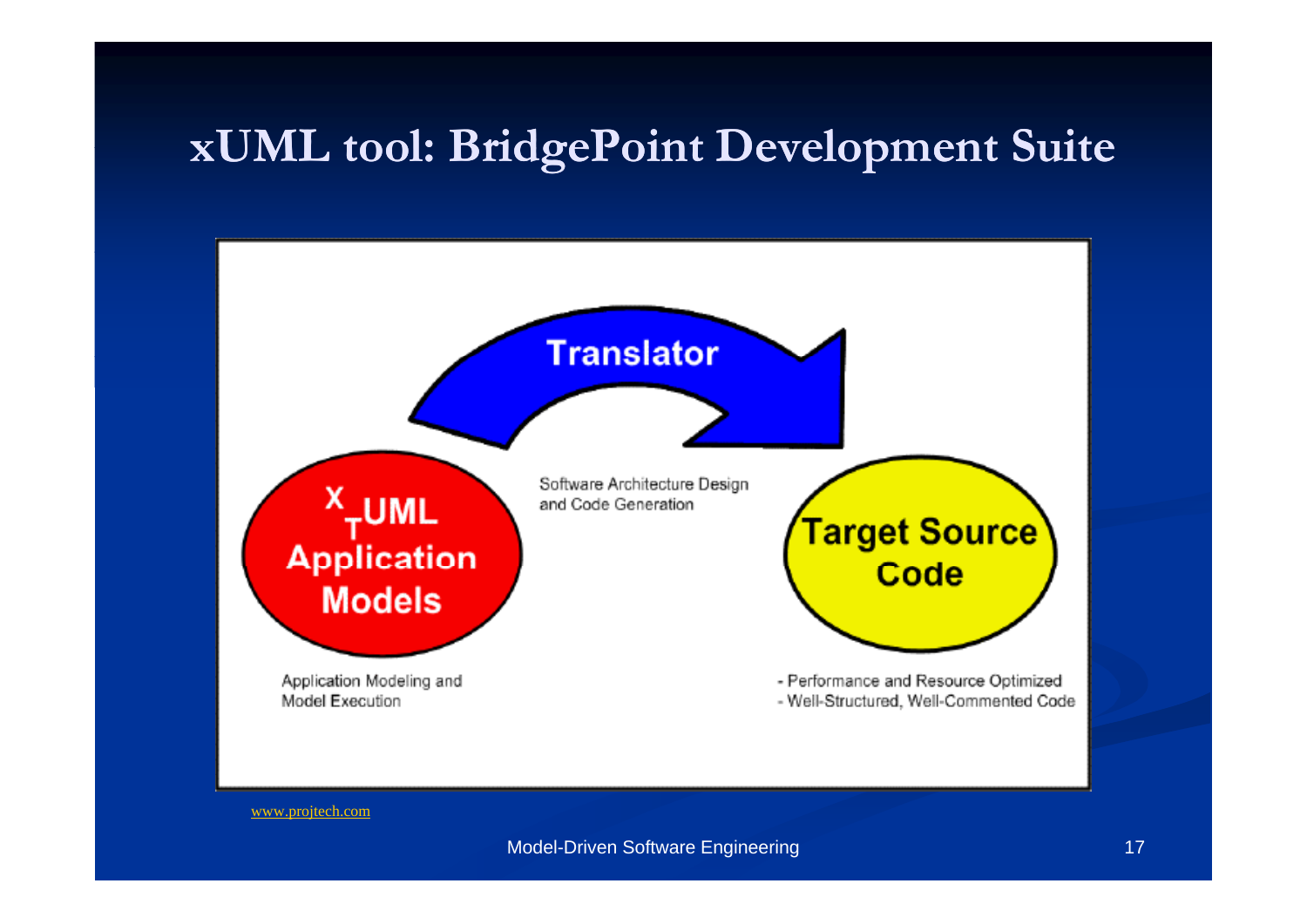

Software Engineering



Pattern Language Verificatio n (PLV)

Quality Assessment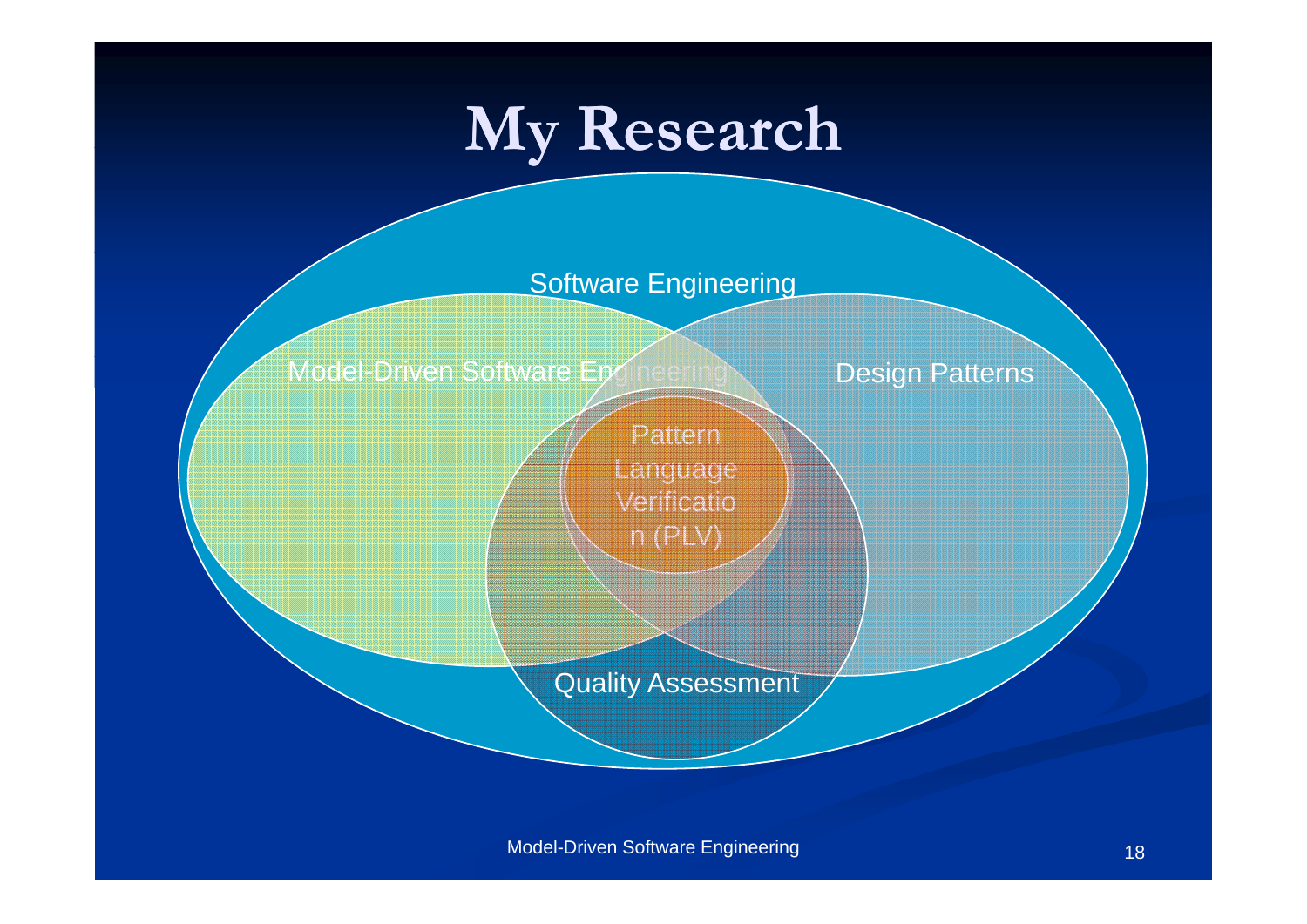**For more information:** ■ Visit my page at <u>bahmazamani.com</u>

> Thank you! Questions



http://www.greateracadianaregion.net/edu/Portals/0/images/cct/Questions.jpg